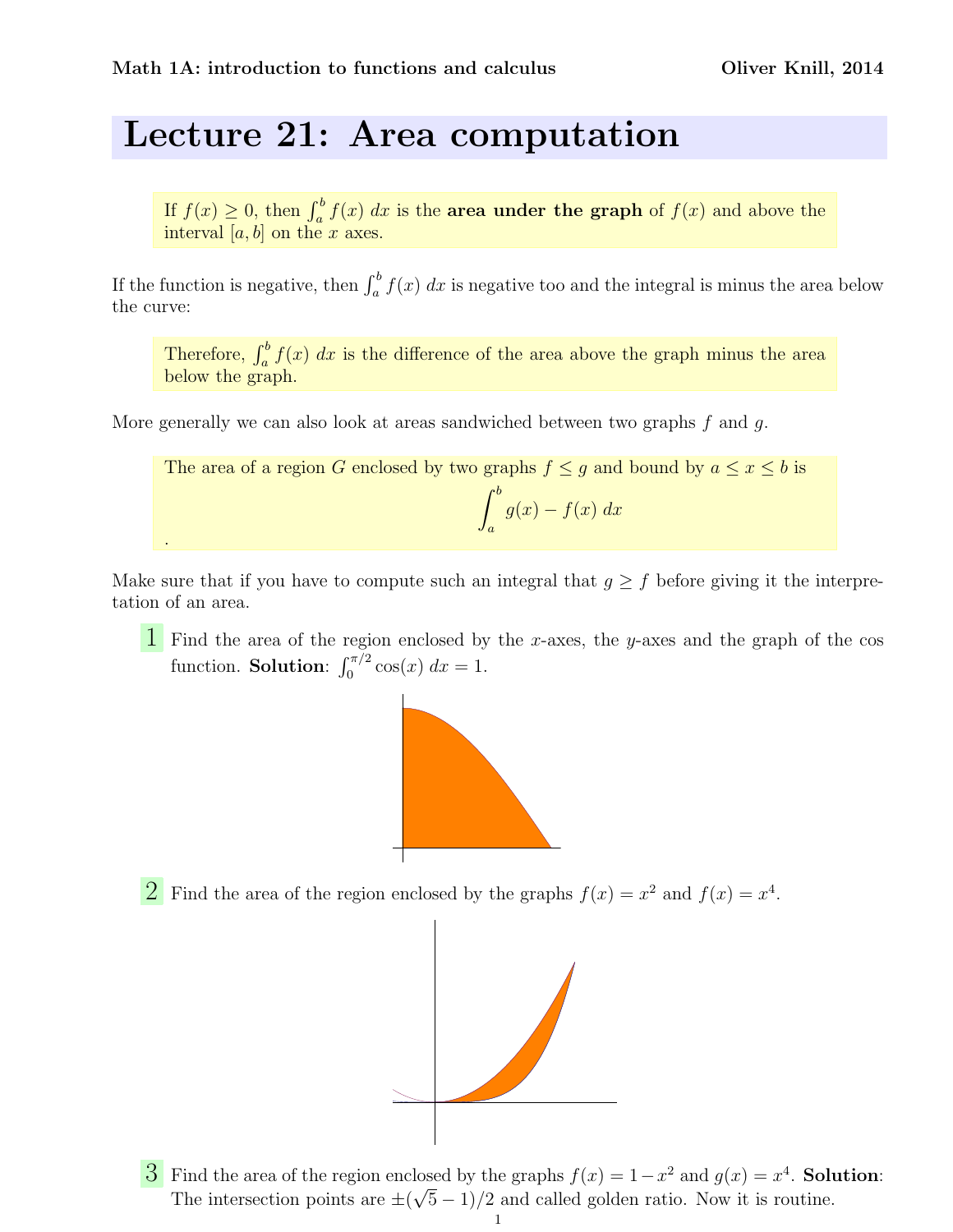

4 Find the area of the region enclosed by a half circle of radius 1. Solution: The half circle r ind the area of the region enclosed by a nam circle of radius 1. **Solution**<br>is the graph of the function  $f(x) = \sqrt{1 - x^2}$ . The area under the graph is

$$
\int_{-1}^1 \sqrt{1-x^2} \, dx \; .
$$

Finding the anti-derivative is not so easy. We will find techniques to do so, for now we just are told to look at the derivative of  $x\sqrt{1-x^2} + \arcsin(x)$  and see what happens. With this "inspiration", we find the anti-derivative to be  $(x\sqrt{1-x^2} + \arcsin(x))/2$ . The area is therefore √



5 Find the area of the region between the graphs of  $f(x) = 1 - |x|^{1/4}$  and  $g(x) = -1 + |x|^{1/4}$ .



6 Find the area under the curve of  $f(x) = 1/x^2$  between −6 and 6. Solution.  $\int_{-6}^{6} x^{-2} dx =$  $-x^{-1}\vert_{-6}^{6} = -1/6 - 1/6 = -1/3$ . There is something fishy with this computation because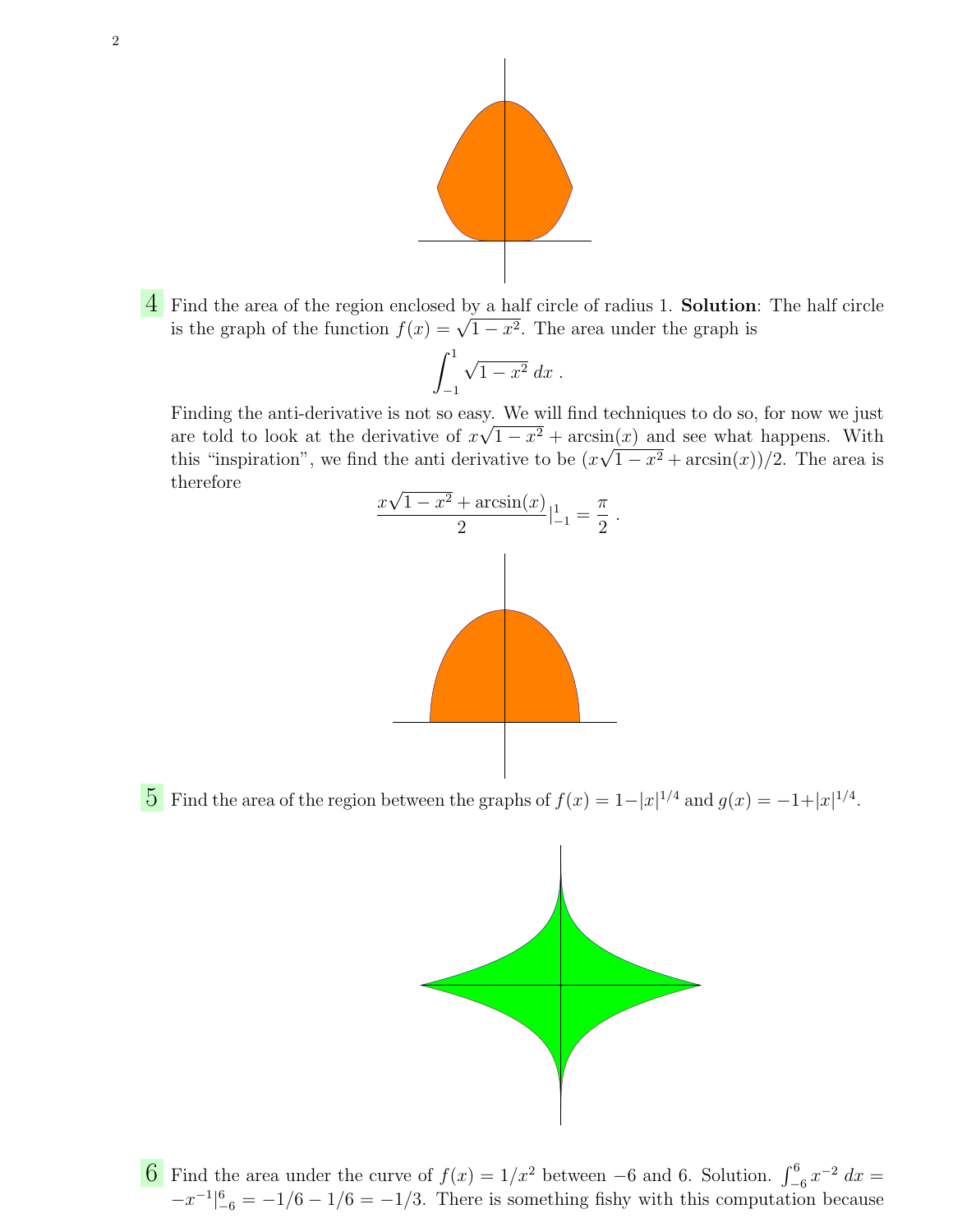$f(x)$  is nonnegative so that the area should be positive. But we obtained a negative answer. What is going on?



7 Find the area between the curves  $x = 0$  and  $x = 2 + \sin(y)$ ,  $y = 2\pi$  and  $y = 0$ . Solution: We turn the picture by 90 degrees so that we compute the area under the curve  $y = 0, y =$  $2 + \sin(x)$  and  $x = 2\pi$  and  $x = 0$ .



 $8$  The grass problem. Find the area between the curves  $|x|^{1/3}$  and  $|x|^{1/2}$ . Solution. This example illustrates how important it is to have a picture. This is good advise for any "word problem" in mathematics.

Use a picture of the situation while doing the computation.

## Homework

- **1** Find the area of the bounded region enclosed by the graphs  $f(x) = 2x^5 24x$  and  $g(x) =$  $4x^2$ .
- 2 Find the area of the region enclosed by the curves  $x = 0, x = \pi/2, y = 4 + \sin(5x), y =$  $2 + \sin^2(2x)$ .
- 3 Find the area of the region enclosed by the graphs  $1 x^4 x^2 + 1$  and  $x^{10} 1 + x^3 x$ .